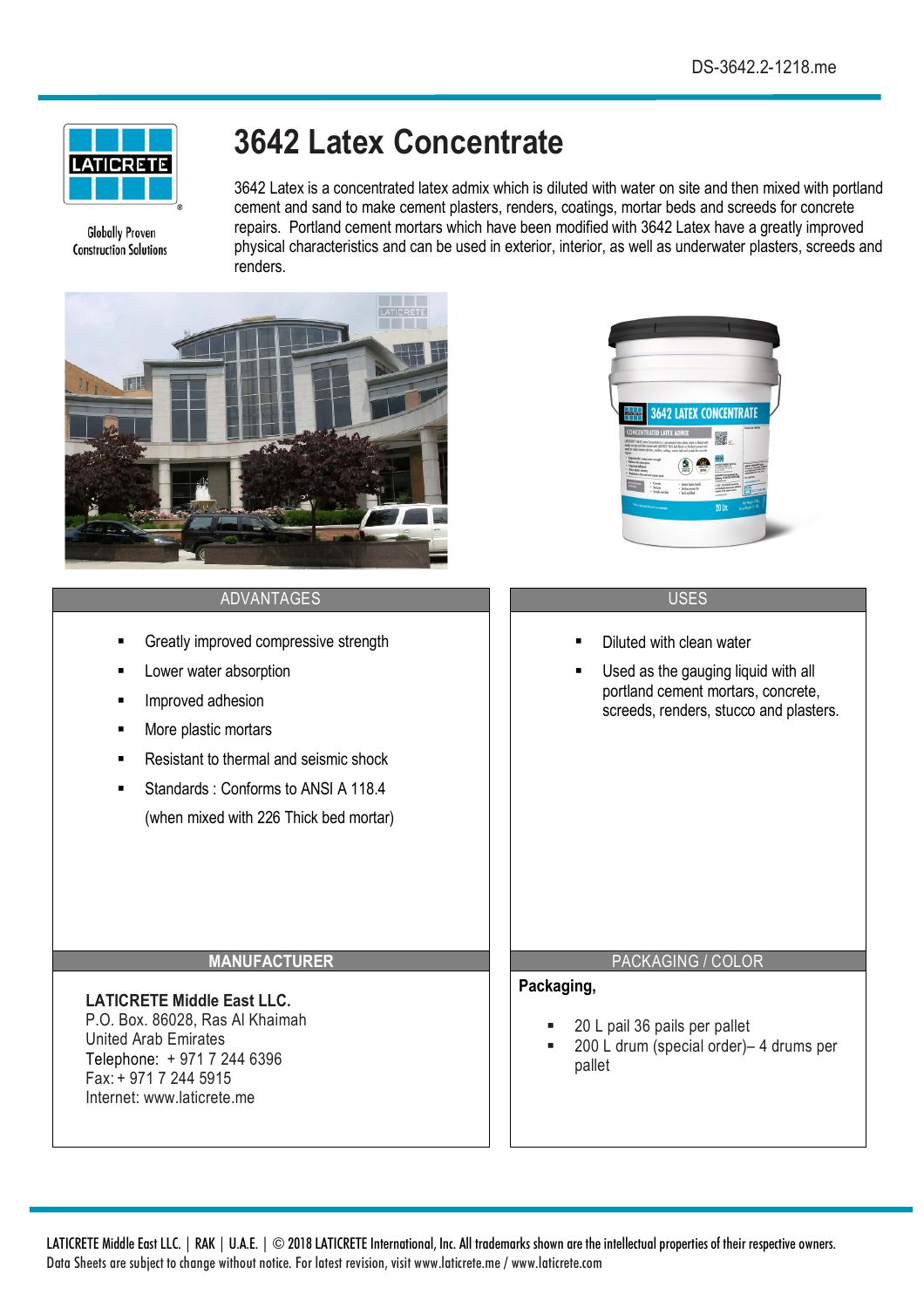## **Suitable Substrates**

- § Concrete
- Cement mortar beds
- Ceramic tile and stone
- Cement backer board\*
- Gypsum wallboard (interior only)
- Cement plaster
- **■** Brick masonry
- Cement terrazzo
- Concrete masonry

\* Consult cement backer board manufacturer for specific installation recommendations and to verify acceptability for exterior use.

## **Approximate Coverage**

67m² per 20mm thick when mixed with LATICRETE Thick Bed Mortar

# **Shelf Life**

Factory sealed containers of this product are guaranteed to be of first quality for two (2) years if stored at temperatures >0°C and <43°C.

## **Limitations**

- Not for use as a thin-set mortar additive over exterior glue plywood.
- § Use LATAPOXY 300 Adhesive for installing green marble or water sensitive stone and agglomerates and resin backed tile and stone.
- § Use a white thin-set mortar when installing white or lightcolored stone.
- § Adhesives/mastics, mortars and grouts for ceramic tile, pavers, brick and stone are not replacements for waterproofing membranes. When a waterproofing membrane is required, use a LATICRETE Waterproofing Membrane.

*Note: Surfaces must be structurally sound, stable and rigid enough to support ceramic/stone tile, thin brick and similar finishes. Substrate deflection under all live, dead and impact loads, including concentrated loads, must not exceed L/360 for thin bed ceramic tile/brick installations or L/480 for thin bed stone installations where L = span length.*

# **Cautions**

Consult MSDS for more safety information.

- § During cold weather, protect finished work from traffic until fully cured.
- Wait 14 days after the final grouting period before filing water features with water at  $21^{\circ}$ C.
- § Keep out of reach of children.

# **TECHNICAL DATA**

## **Performance Properties**

Typical properties of mortars made with LATICRETE® 3642 Latex Concentrate diluted 1:4 with water and mixed with LATICRETE 226 Thick Bed Mortar.

| Test                                | <b>Test Method</b> | <b>Results</b>     |
|-------------------------------------|--------------------|--------------------|
| <b>Compressive Strength</b>         | ASTM C109          | $>30N/mm^2$        |
| <b>Water Absorption</b>             | <b>ASTM C413</b>   | <4%                |
| <b>Flexural Strength</b>            | ASTM C348          | $> 6N/mm^2$        |
| <b>Tensile Adhesion</b><br>Strength | <b>BS 13892</b>    | $> 3N/mm^2$        |
| <b>TCNA Service Rating</b>          | <b>ASTM C627</b>   | <b>Extra Heavy</b> |

# **Working Properties**

Mixed with LATICRETE 226 Thick Bed Mortar

| Pot Life (25°C)       | 1 hour   |
|-----------------------|----------|
| Time to Light Traffic | 24 hours |

Specifications subject to change without notification. Results shown are typical but reflect test procedures used. Actual field performance will depend on installation methods and site conditions.

# **INSTALLATION**

## **Surface Preparation**

All surfaces should be between 8°C and 35°C and structurally sound, clean and free of all dirt, oil, grease, paint, concrete sealers or curing compounds.

Rough or uneven concrete surfaces should be made smooth with LATICRETE Latex Portland Cement Underlayment to provide a wood float (or better) finish. Dry, dusty concrete slabs or masonry should be dampened and excess water swept off. Installation may be made on a damp surface.

**Note:** Latex portland cement mortars do not require a minimum cure time for cement slabs. All slabs must be plumb and true to within 6 mm in 3 m. Expansion joints shall be provided through the tile work from all construction or expansion joints in the substrate. Follow ANSI

Specification A108.01-3.7 "Requirements for Movement Joints: Preparations by Other Trades" or TCNA detail EJ-171 "Movement Joints—Vertical & Horizontal". Do not cover expansion joints with mortar.